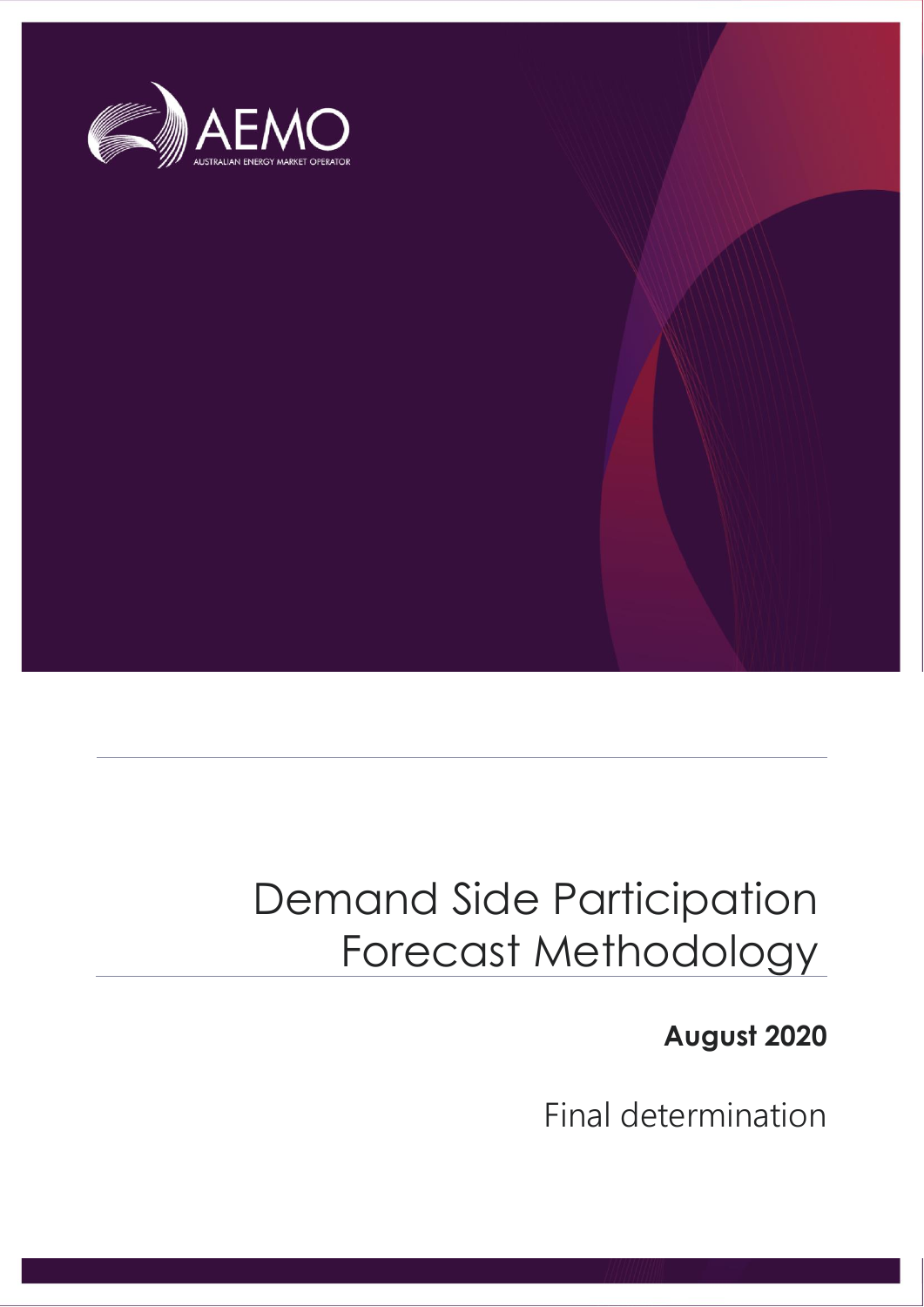# <span id="page-1-0"></span>**Executive summary**

This Final Determination is AEMO's response to issues raised and written submissions received in its 2020 consultation on its methodology for forecasting the level of Demand Side Participation (DSP) in the National Electricity Market (NEM). The consultation follows the Australian Energy Regulator's (AER's) Forecasting Best Practice consultation procedure<sup>1</sup>.

DSP is a key input into AEMO's reliability processes specified in the National Electricity Rules (NER), including the Electricity Statement of Opportunities (ESOO) and its associated Reliability Forecast.

Given the importance of the Reliability Forecast in potentially triggering obligations under the Retailer Reliability Obligation (RRO), AEMO strives to engage with all relevant stakeholders to ensure the methodologies used for each component of the forecast meet stakeholder expectations. This consultation focuses on the DSP forecasting methodology.

As outlined in this document, AEMO generally supports the submissions and in many cases plans to accommodate them.

AEMO addresses stakeholder feedback in this document under the following headings:

- Including RERT panellists in DSP.
- Categories for DSP reponses.
- Use of negative values in baseline methodology.
- Use of a three-year history in the baseline methodology.
- Use of 50<sup>th</sup> percentile in baseline methodology.
- Overall baseline methodology.
- Updating DSP more regularly.

A revised DSP forecast methodology document is published together with this final determination, reflecting any updates to the approach as result of the consultation.

<sup>1</sup> As published in AER's Interim Forecasting Best Practice Guidelines, September 2019, at [https://www.aer.gov.au/system/files/AER%20-%20Final%20](https://www.aer.gov.au/system/files/AER%20-%20Final%20Determination%20-%20Interim%20Forecasting%20Best%20Practice%20Guidelines%20-%20September%202019.pdf) [Determination%20-%20Interim%20Forecasting%20Best%20Practice%20Guidelines%20-%20September%202019.pdf.](https://www.aer.gov.au/system/files/AER%20-%20Final%20Determination%20-%20Interim%20Forecasting%20Best%20Practice%20Guidelines%20-%20September%202019.pdf)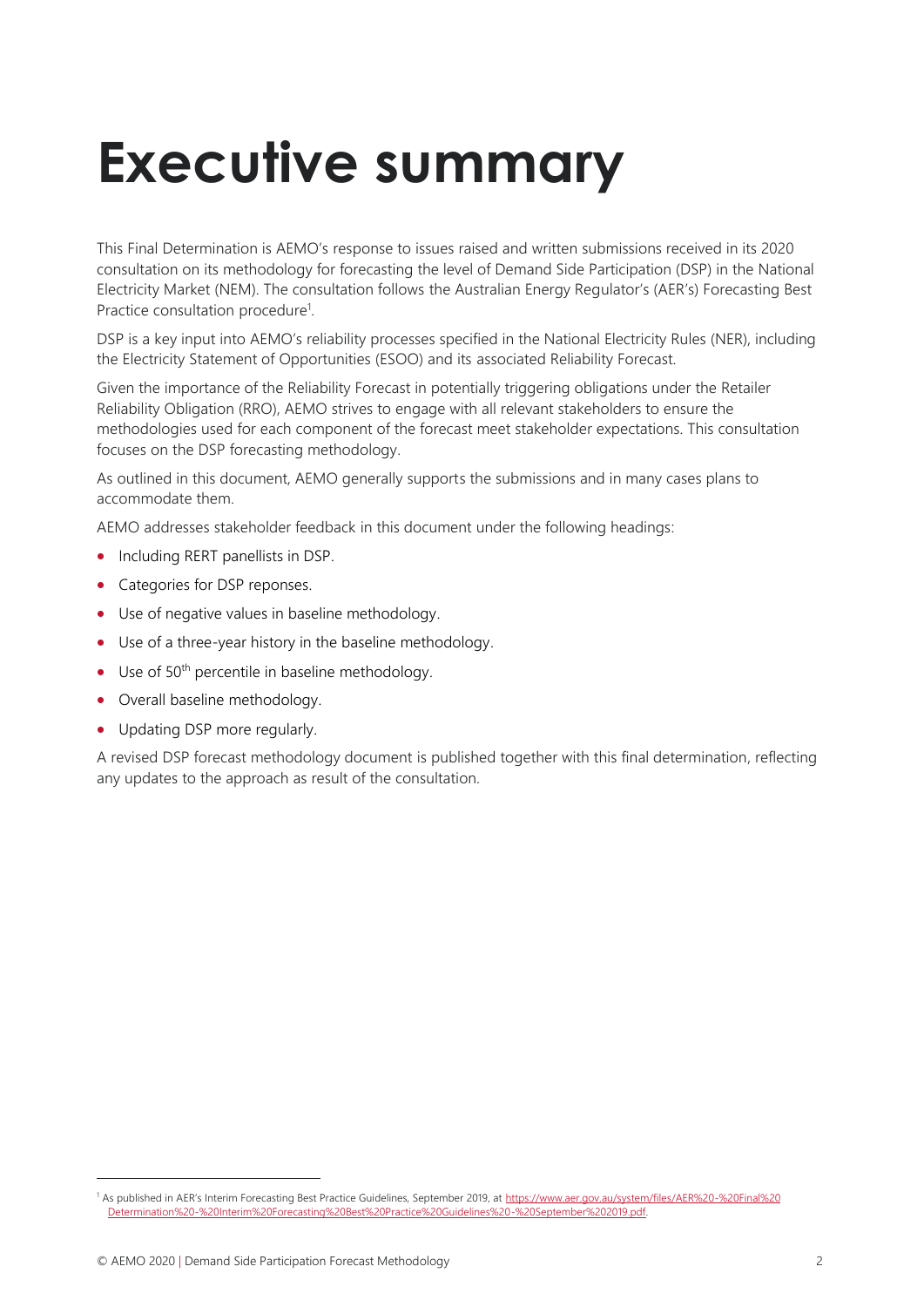# **Contents**

|     | <b>Executive summary</b>                                   | $\overline{\mathbf{2}}$ |
|-----|------------------------------------------------------------|-------------------------|
| 1.  | Introduction                                               | 4                       |
| 1.1 | Consultation process                                       | $\overline{4}$          |
| 2.  | <b>Issues raised in consultation</b>                       | $\boldsymbol{6}$        |
| 2.1 | First Stage Consultation                                   | 6                       |
| 2.2 | Second Stage Consultation                                  | 6                       |
| 2.3 | Principles applied in considering this feedback            | 7                       |
| 3.  | Discussion of material issues raised                       | 8                       |
| 3.1 | Including RERT panellists in DSP                           | 8                       |
| 3.2 | Categories for DSP responses                               | 9                       |
| 3.3 | Use of negative values in baseline methodology             | 9                       |
| 3.4 | Use of a three-year history in the baseline methodology    | 10                      |
| 3.5 | Use of 50 <sup>th</sup> percentile in baseline methodology | 10                      |
| 3.6 | Overall baseline methodology                               | 11                      |
| 3.7 | Updating DSP more regularly                                | 12                      |
| A1. | <b>Summary of issues raised</b>                            | 13                      |

# **Tables**

| Table 1 | Indicative timeline for consultation                   | 5  |
|---------|--------------------------------------------------------|----|
| Table 2 | Including non-contracted RERT panellists DSP responses | 13 |
| Table 3 | DSP categories                                         | 13 |
| Table 4 | Methodology: percentiles and negative values           | 13 |
| Table 5 | Updating DSP more often than annually                  | 14 |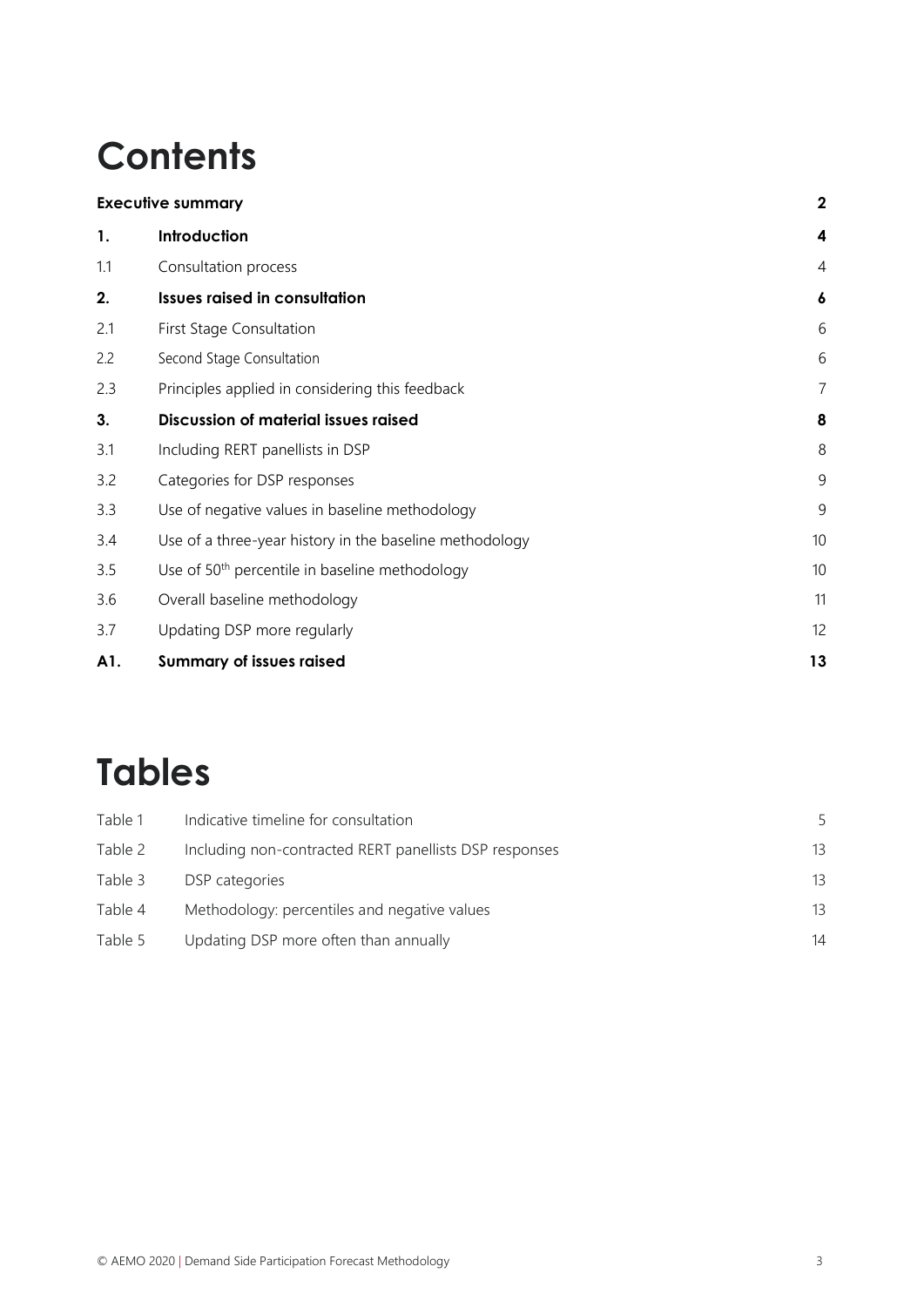# <span id="page-3-0"></span>**1. Introduction**

AEMO's Demand Side Participation (DSP) forecast is an input into AEMO's reliability and planning processes in the National Electricity Market (NEM), including:

- The Medium Term Projected Assessment of System Adequacy (MT PASA).
- The Electricity Statement of Opportunities (ESOO) and its associated Reliability Forecast.
- The Integrated System Plan (ISP).

AEMO is required to produce Reliability Forecasts<sup>1</sup> in accordance with Forecasting Best Practice Guidelines<sup>2</sup> developed by the Australian Energy Regulator (AER) and Reliability Forecast Guidelines established by AEMO.

AEMO published its Interim Reliability Forecast Guidelines<sup>3</sup> in December 2019 and must consult on and publish final Guidelines by 28 February 2021, according to the National Electricity Rules (NER) clause 11.116.4.

The Interim Reliability Forecast Guidelines outlined methodology documents that explain various processes required to produce the Reliability Forecast. These methodology documents must be consulted on at least every four years using the AER's Forecasting Best Practice Consultation Procedure, to determine:

- The fundamental methodologies needed in the forecasting processes.
- The components on which the forecasts are to be based, and the way they are to be determined and used.
- The stakeholder engagement process for determining the forecasting methodologies, inputs, and assumptions.

The consultation on the DSP Methodology is one of these methodology document consultations undertaken by AEMO.

## <span id="page-3-1"></span>1.1 Consultation process

As outlined above, this consultation has been conducted in accordance with the Forecasting Best Practice Consultation procedure published in the AER's Interim Forecasting Best Practice Guidelines.

<span id="page-3-2"></span>On 26 February 2020, AEMO initiated the first stage of the consultation with the publication of its Demand Side Forecasting Methodology Issues Paper<sup>2</sup>, which explained how AEMO intends to forecast DSP. AEMO's 2019 DSP Forecast and Methodology<sup>3</sup> was taken as the starting point, and the issues paper highlighted intended changes to this approach.

The Draft Determination was published 5 June 2020, and received three written submissions from stakeholders in response.

Through this consultation, AEMO has sought feedback on the DSP forecast methodology to inform any changes to be applied in 2020 and beyond.

<sup>2</sup> Se[e https://aemo.com.au/en/consultations/current-and-closed-consultations/demand-side-participation-forecast-methodology-consultation.](https://aemo.com.au/en/consultations/current-and-closed-consultations/demand-side-participation-forecast-methodology-consultation)

<sup>&</sup>lt;sup>3</sup> Se[e https://www.aemo.com.au/-/media/Files/Electricity/NEM/Planning\\_and\\_Forecasting/NEM\\_ESOO/2019/Demand-Side-Participation-Forecast-](https://www.aemo.com.au/-/media/Files/Electricity/NEM/Planning_and_Forecasting/NEM_ESOO/2019/Demand-Side-Participation-Forecast-Methodology-2019.pdf)[Methodology-2019.pdf.](https://www.aemo.com.au/-/media/Files/Electricity/NEM/Planning_and_Forecasting/NEM_ESOO/2019/Demand-Side-Participation-Forecast-Methodology-2019.pdf)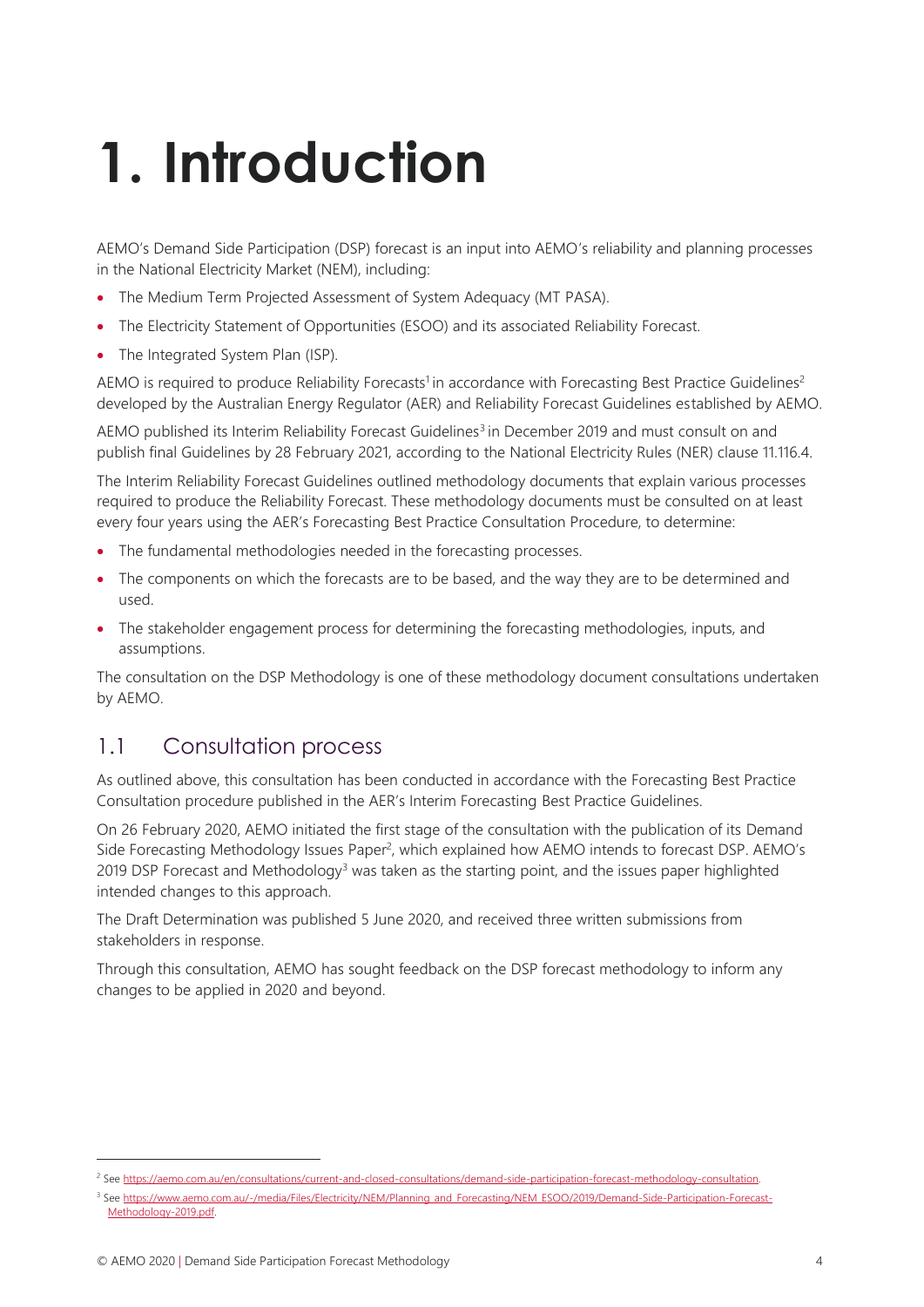#### <span id="page-4-0"></span>**Table 1 Indicative timeline for consultation**

| <b>Deliverable</b>                                                | Indicative date |
|-------------------------------------------------------------------|-----------------|
| DSP forecast methodology - issues paper published                 | Completed       |
| Submissions to issues paper due                                   | Completed       |
| DSP methodology discussion at Forecasting Reference Group meeting | Completed       |
| Draft determination published                                     | Completed       |
| Submissions to draft determination due                            | Completed       |
| Final determination published                                     | 21 August 2020  |

The publication of this Final Determination marks the conclusion of the consultation.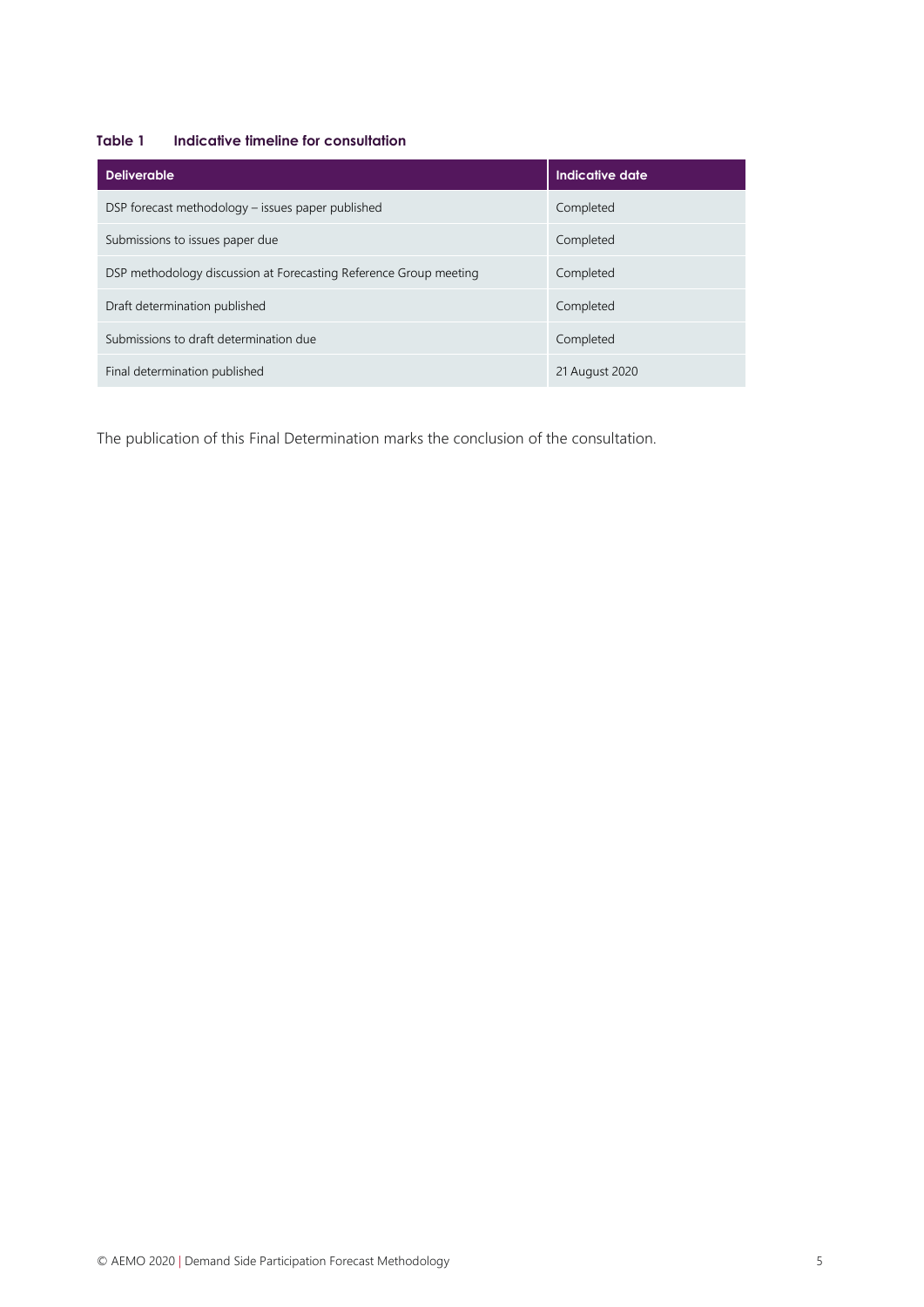# <span id="page-5-0"></span>**2. Issues raised in consultation**

# <span id="page-5-1"></span>2.1 First Stage Consultation

AEMO issued a Notice of First Stage Consultation on 26 February 2020.

The AEMO Demand Side Forecasting Methodology Issues Paper asked stakeholders about the appropriateness of the DSP Methodology for use in MT PASA, NEM ESOO, EAAP, and ISP, and whether the Methodology<sup>4</sup> was meeting industry expectations more generally.

AEMO posed six questions to stakeholders as outlined in the box below.

#### **Questions for consultation**

Question 1: Considering the intended purpose of the forecast, are the inclusions and exclusions of the various DSP types appropriate and well explained?

Question 2: Given the purpose of the forecast in AEMO's reliability processes, is the approach for estimating the current level of DSP appropriate?

Question 3: AEMO could ask for a forward-looking MW estimate for existing and future DSP programs for up to three years for all participants.

- What are the pros and cons for such as request?
- In particular, is it feasible for participants to estimate this with a reasonable level of confidence?
- How might AEMO validate the information provided?

Question 4: Is the approach for forecasting future levels of DSP appropriate? And if not:

- What alternative approaches could be considered?
- What data should be used for such assessments and where should it be sourced?

Question 5: Is it appropriate to have an annual update cycle as outlined in the document?

- If not, what data should drive more frequent regular updates?
- Is the proposed trigger appropriate for an out-of-cycle update?

Question 6: What additional DSP statistics from data collected through the DSPI process should AEMO consider reporting on? Should AEMO seek additional data from participants for reporting purposes only?

AEMO received five submissions in the first stage of consultation. Copies of these submissions (excluding any confid[e](#page-3-2)ntial information) have been published on AEMO's website<sup>2</sup>.

### <span id="page-5-2"></span>2.2 Second Stage Consultation

On 5 June 2020, AEMO issued a Notice of Second Stage Consultation along with the Draft Report and the draft Guidelines, both of which are available on AEMO's website [2](#page-3-2) . AEMO received three submissions in the

<sup>&</sup>lt;sup>4</sup> For the methodology, the 2019 DSP Forecast and Methodology document was used as reference: [https://www.aemo.com.au/-/media/Files/Electricity/](https://www.aemo.com.au/-/media/Files/Electricity/NEM/Planning_and_Forecasting/NEM_ESOO/2019/Demand-Side-Participation-Forecast-Methodology-2019.pdf) [NEM/Planning\\_and\\_Forecasting/NEM\\_ESOO/2019/Demand-Side-Participation-Forecast-Methodology-2019.pdf.](https://www.aemo.com.au/-/media/Files/Electricity/NEM/Planning_and_Forecasting/NEM_ESOO/2019/Demand-Side-Participation-Forecast-Methodology-2019.pdf)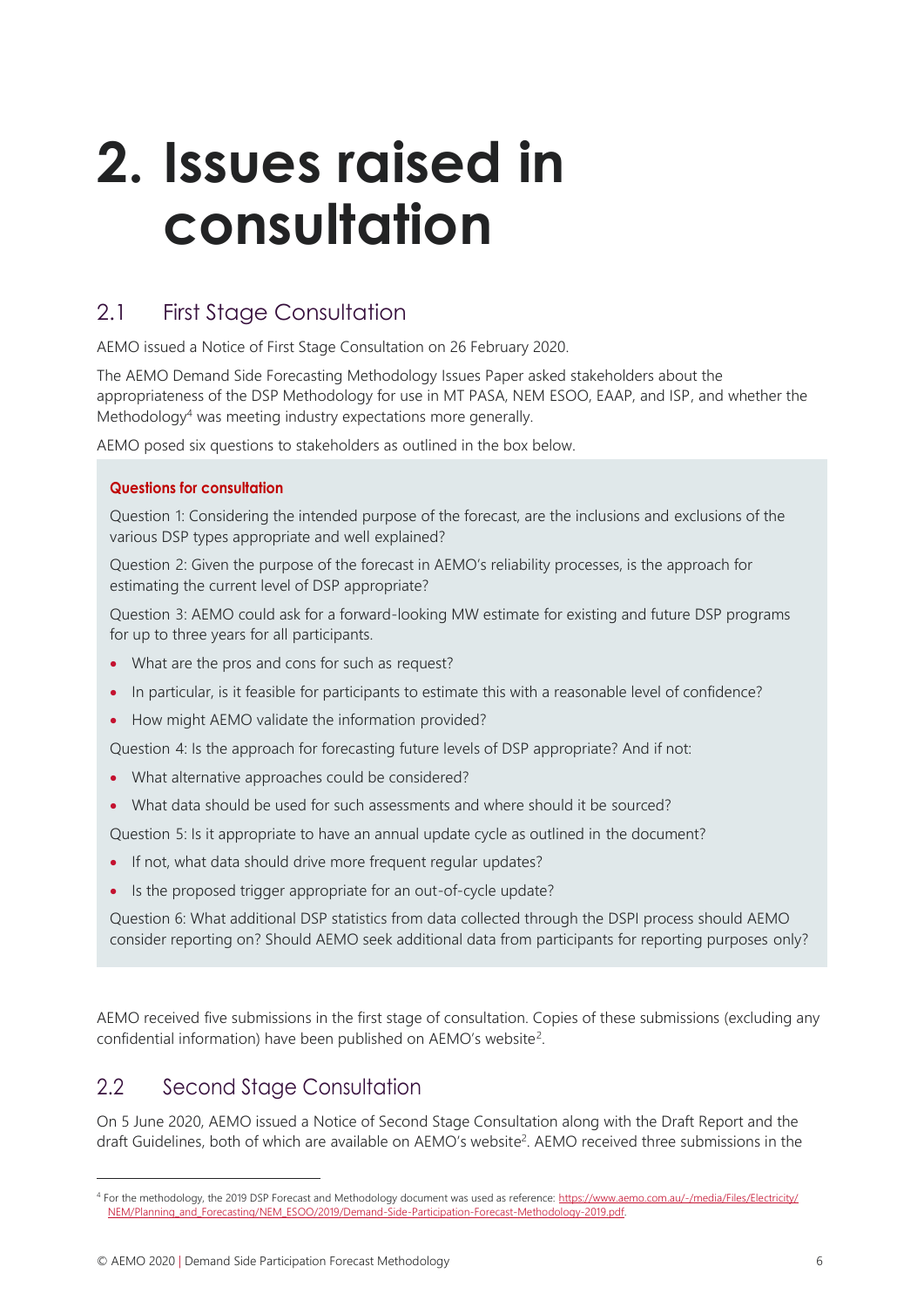second stage of consultation. Copies of these submissions (excluding any confidential information) have been published on the same page of AEMO's website[2 above](#page-3-2)<sup>2</sup>[.](#page-3-2) Responses to these submissions are included in this Final Report.

#### 2.2.1 Feedback received from stakeholders

AEMO received feedback from the Forecasting Reference Group forum and one-on-one discussions, and three written submissions from stakeholders. The written submissions were from:

- ERM Power.
- Major Energy Users (MEU).
- Energy Users Association of Australia (EUAA).

AEMO would like to thank stakeholders who provided feedback throughout this process. Stakeholder submissions are summarised in Appendix A1.

Key issues raised by stakeholders are summarised under the following headings:

- Including RERT panellists in DSP.
- Categories for DSP reponses.
- Use of negative values in baseline methodology.
- Use of a three-year history in the baseline methodology.
- Use of  $50<sup>th</sup>$  percentile in baseline methodology.
- Overall baseline methodology .
- Updating DSP more regularly.

The material issues of each of these categories are discussed in Chapter 3 of this document.

## <span id="page-6-0"></span>2.3 Principles applied in considering this feedback

In considering how to take this feedback into account, AEMO has applied the following principles that align with the AER's forecasting best practice guidelines<sup>5</sup>:

- Forecasts should be accurate, unbiased, and based on comprehensive information.
- Transparency is important to provide stakeholders with confidence in the forecasts.

In particular, in assessing the merit of any proposed changes to the methodology, AEMO has considered whether:

- The change will materially improve the accuracy of the reliability forecasts.
- The expected benefits outweigh the implementation costs borne by AEMO and/or industry participants.
- The change is consistent with existing definitions of demand and supply forecasts. In other words, a potential DSP resource must not already be accounted for in either demand or supply forecasts.
- A consistent standard is applied to future DSP as is applied to other supply options for reliability forecasts and assessments of system security:
	- For the ESOO, the certainty regarding DSP must match the rigor of the generation commitment criteria. That is, there must be evidence of a very high likelihood that the resource will be committed.
	- For the ISP, the modelled DSP must be consistent with the objectives of the agreed scenarios describing a range of possible NEM futures and can include things beyond what is already committed.

<sup>5</sup> Se[e https://www.aer.gov.au/retail-markets/retail-guidelines-reviews/retailer-reliability-obligation-interim-forecasting-best-practice-guideline.](https://www.aer.gov.au/retail-markets/retail-guidelines-reviews/retailer-reliability-obligation-interim-forecasting-best-practice-guideline)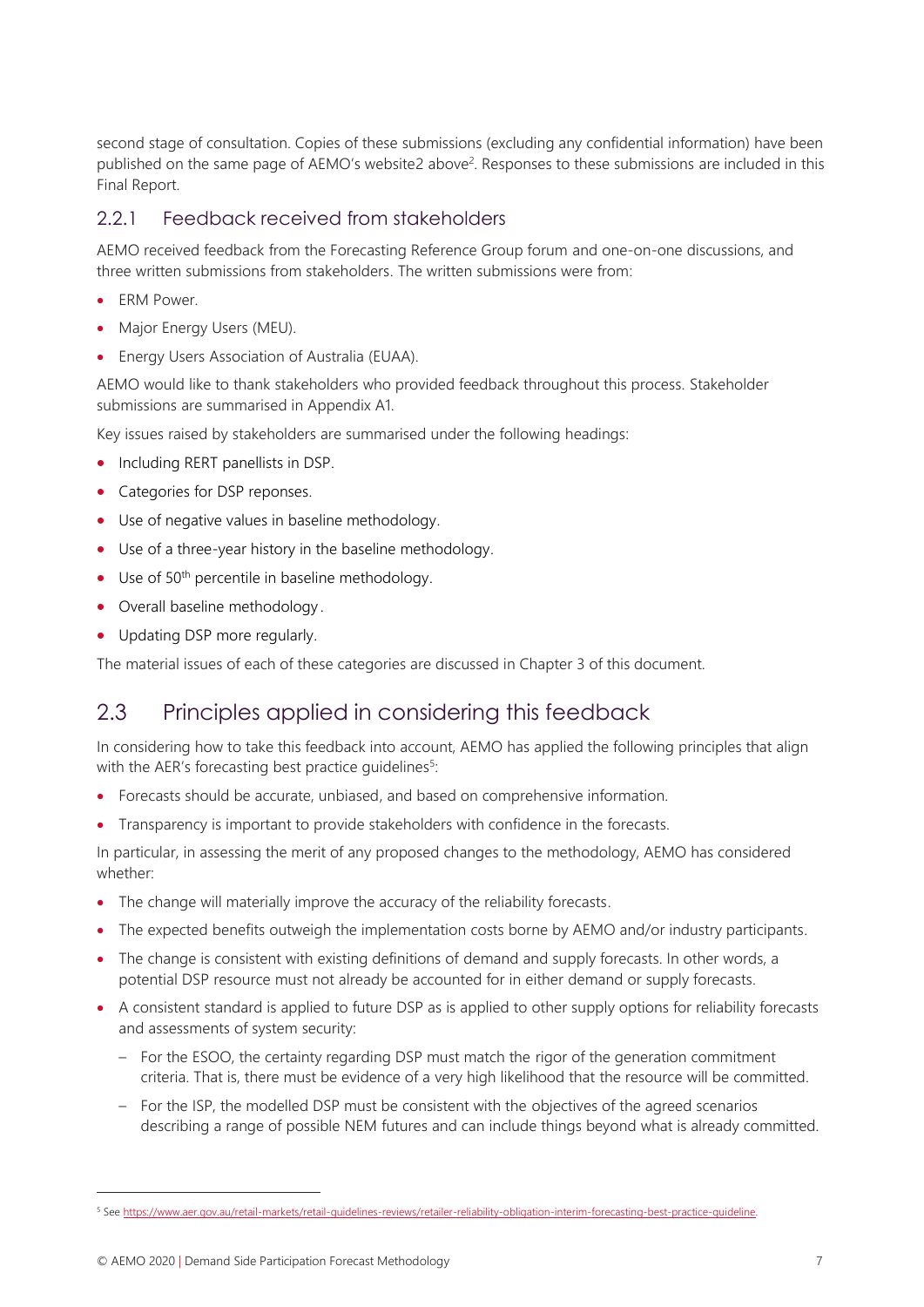# <span id="page-7-2"></span><span id="page-7-0"></span>**3. Discussion of material issues raised**

This section discusses the material issues raised by stakeholders along with AEMO's considerations and conclusions. Appendix A1 summarises all issues raised.

### <span id="page-7-1"></span>3.1 Including RERT panellists in DSP

#### **Issue summary and submissions**

Stakeholders provided further submissions on the inclusion of the voluntary response capability from RERT panellists, that is, the response they provide on a voluntary basis outside periods where they have been contracted to be able to respond. There were also submissions to the Forecast Accuracy Report Methodology consultation on this topic<sup>6</sup>.

#### **Assessment and conclusion**

AEMO has reassessed options for including voluntary (uncontracted) responses from RERT panellists in the DSP forecast and has now concluded that such uncontracted responses can be included in the DSP forecast to the extent the reliability of their response can be assessed and validated based on evidence appropriate to its purpose.

This is detailed in the table below.

| Category of demand response                                | <b>Description</b>                                                          |
|------------------------------------------------------------|-----------------------------------------------------------------------------|
| Demand response achievable by organisations registered on  | To be included in the DSP forecast only if AEMO deems their historical      |
| the RERT panel in the absence of a RERT contract.          | behaviour provides sufficient confidence in their future response.          |
| Demand response achievable by organisations registered on  | This falls strictly under the definition of RERT and is not included in the |
| the RERT panel once a RERT contract has been entered into. | DSP forecast.                                                               |

The following fictional example illustrates the distinction between regular and irregular response of RERT panellists, and subsequent treatment by AEMO when RERT is contracted:

Consider two organisations:

- EzyOff corporation is able to curtail load easily and at low cost.
- HighRoller corporation is able to curtail load only at high pool prices.

Both organisations join the RERT panel.

• EzyOff corporation enters into market driven arrangements and occasionally performs their demand response in the absence of a RERT contract. Their market driven arrangements allow them to choose not to respond at any time, thus they are free to commit to an exclusive RERT contract at any time. EzyOff's demand response is included in AEMO's DSP forecast because its strong track record of demand reduction warrants inclusion in business-as-usual forecasts.

<sup>6</sup> Se[e https://aemo.com.au/consultations/current-and-closed-consultations/forecast-accuracy-report-methodology.](https://aemo.com.au/consultations/current-and-closed-consultations/forecast-accuracy-report-methodology)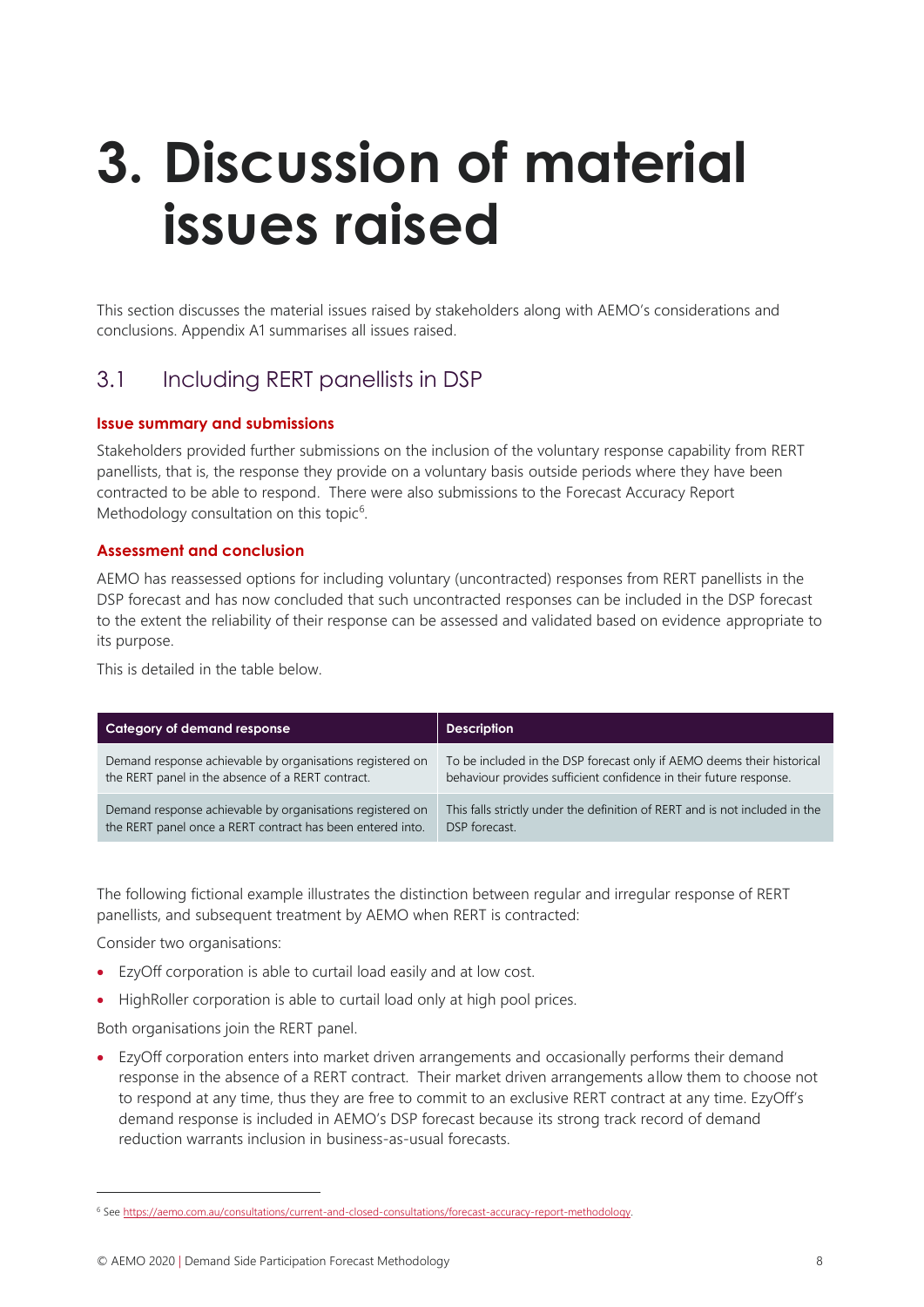<span id="page-8-2"></span>• HighRoller corporation does not perform any demand response in the absence of a RERT contract. HighRoller's demand response capability is excluded from AEMO's DSP forecast.

In response to an upcoming threat to system security, AEMO contracts both organisations to provide RERT response. Both organisations contract to serve the RERT response, but the additive effect of the RERT response beyond business-as-usual is now only equal to the demand response from HighRoller corporation.

# <span id="page-8-0"></span>3.2 Categories for DSP responses

#### **Issue summary and submissions**

AEMO's DSP forecast is split into a price-driven response and a reliability event response.

<span id="page-8-3"></span>ERM Power recommended splitting the reported reliability event response into the responses from Network Loading Control programs (grouped under that name – consistent with what AEMO refers to as Network Event programs) and programs that operate under RERT (under a category called RERT).

#### **Assessment and conclusion**

AEMO acknowledges the need for transparency and has expanded its definition of reliability event response to include "additional adjustments". AEMO will, as much as possible without compromising confidentiality, break down the reliability event responses into subcomponents when publishing the forecast.

AEMO will not, however, add RERT as another category in the presented DSP forecast as suggested, because RERT (with the exception listed in Section [3.1\)](#page-7-1) is excluded from AEMO's DSP forecast and including it in DSP forecast tables could lead to confusion over the size of AEMO's DSP forecasts used in its reliability processes.

To support stakeholder understanding of the scale of NEM demand flexibility, AEMO will endeavour (from 2021 onwards) to publish additional statistics showing the combined response of DSP and other sources of demand flexibility not included in AEMO's DSP definition, such as:

- Contribution from battery storage and/or interruptible electric vehicle charging at time of peak demand.
- Load reduction from controlled hot water loads or hot water loads shifted due to day/night tariffs.
- RERT (excluding any voluntary response from RERT panel members included in the DSP forecast). The previous year's contracted RERT is used in lieu of the unknown upcoming year's contracted RERT.

## <span id="page-8-1"></span>3.3 Use of negative values in baseline methodology

#### **Issue summary and submissions**

ERM Power provided a second-round submission regarding its perception that AEMO's inclusion of negative DSP distribution values causes double counting:

*ERM Power remains concerned by AEMO's use of negative values of DSP in the DSP calculation based on inaccuracy in the allocated "baseline". We consider that whilst variations in baseline can and do occur, this variation in baseline consumption would already be included in AEMO's calculation of probabilistic overall regional maximum demand and as such is already included in AEMO's reliability assessment. Including these values again in the calculated DSP value in effect double counts the same value in the reliability assessment resulting in an overstated potential for unserved energy.*

#### **Assessment and conclusion**

It is important to note the variation referred to is intrinsic in any forecast, and unknown at the time of use. AEMO is not deliberately including a known quantity in two places; AEMO is simply producing a demand estimate (forecast) and a DSP estimate, and both figures necessarily include an error by the statistical definition of the word 'estimate'. As the demand forecast is top down, and the baseline demand estimate of a National Metering Identifier (NMI) employing DSP is at a NMI level, the methodologies necessarily differ and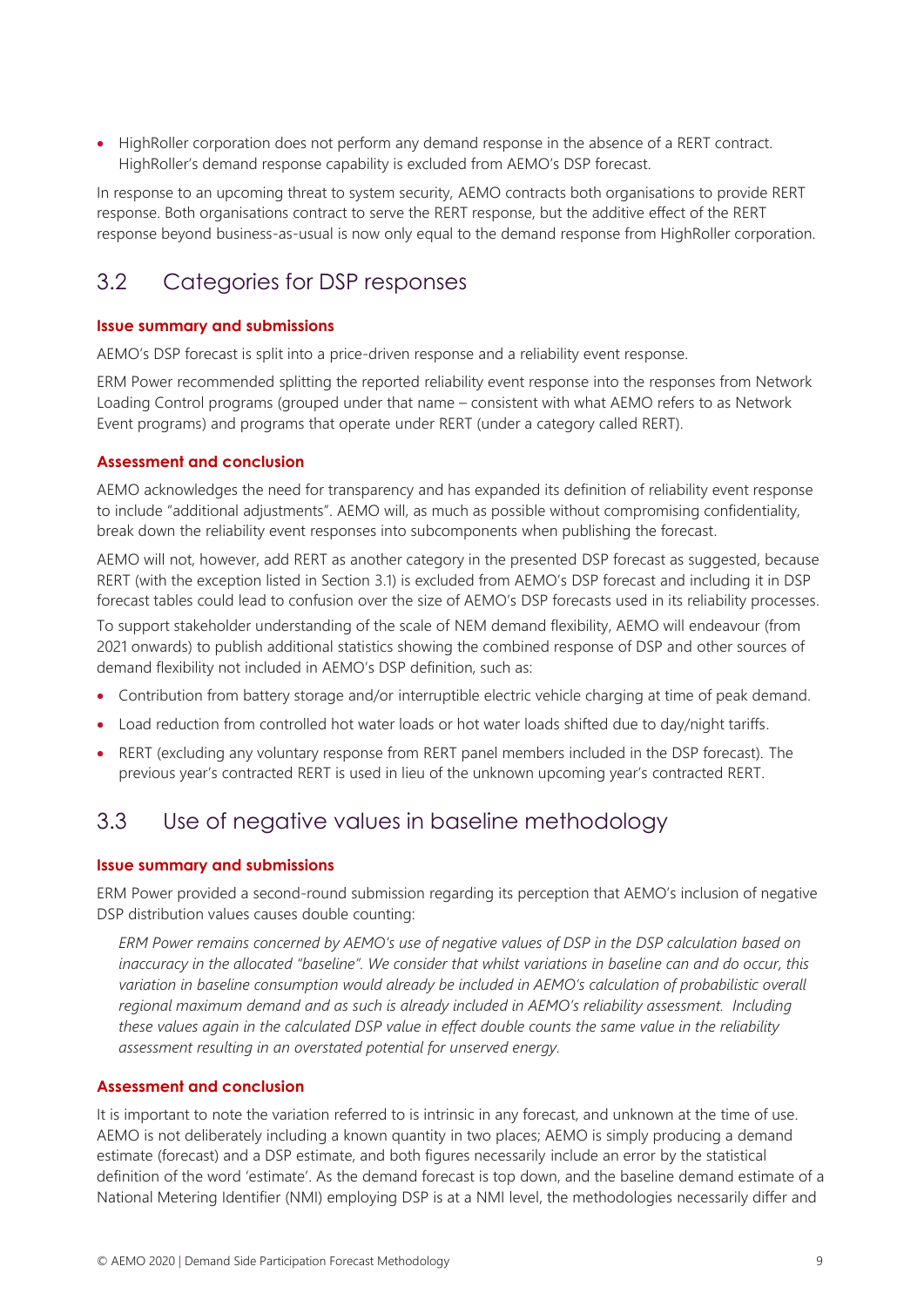<span id="page-9-2"></span>there is no evidence or reason to believe that their errors are correlated (and therefore consistently either additive or subtractive).

Overall, positive errors in the baseline demand estimate of some NMIs employing DSP tend to be cancelled out by negative errors in the baseline demand for other NMIs employing DSP. Although removing negative DSP values is arguably intuitive in the context of the purpose of DSP at an individual NMI level, doing so removes the ability for errors to cancel out across the wider pool of NMIs employing DSP, and thus increases overall forecast error.

### <span id="page-9-0"></span>3.4 Use of a three-year history in the baseline methodology

#### <span id="page-9-3"></span>**Issue summary and submissions**

ERM Power's submission noted:

*The use of observed values over the previous three-year period for what are in effect rare events would of itself add a degree of underestimation of potential DSP, particularly if the analysis includes periods where very high spot market price outcomes have not occurred.*

#### **Assessment and conclusion**

AEMO agrees that the output of any forecast is dependent on the selection of the input data. AEMO views three years of data as providing a reasonable balance between averaging enough days of data and avoiding inclusion of older data that no longer reflects the NMI's current behaviour or operation. The submission did not present reasoning or evidence to support its claim that the error inherent in any particular length of input data is inherently biased towards underestimating DSP, and AEMO has no reason to believe it is.

AEMO agrees that extended periods with an absence or abundance of very high spot prices will affect the DSP forecast, as does the absence or abundance of any condition of interest in any forecast. AEMO will continue to monitor forecast input data for conditions which materially impact the forecast and take appropriate action, including consulting with stakeholders when methodology enhancements are warranted.

### <span id="page-9-1"></span>3.5 Use of 50<sup>th</sup> percentile in baseline methodology

#### **Issue summary and submissions**

The MEU submission pointed out that:

*All end users, even those perceived to have a very flat demand profile, exhibit considerable variation in their electricity usage and it appears that, when assessing its observations of DSP response to be used in DSP response forecasts, AEMO has assumed the DSP provider demand will always be operating at its rated demand. While this approach makes some sense, what is overlooked is that in the AEMO forecast of system demand, it uses a probabilistic approach to forecasting maximum demand which already includes the actual variable usage of every end user. This means that effectively AEMO is using different measures for what DSP might be provided; that is, AEMO uses one measure for the DSP provider and another demand measure for the system demand. The net effect of this approach is to artificially reduce the amount of DSP that will be available for future dispatch.*

AEMO interprets MEU's use of the word 'rated' to mean average, and not the electrical rating applied at time of plant commissioning.

ERM Power considered the 50<sup>th</sup> percentile to be below the amount of DSP available to the market at times of high prices, and consequently recommended a higher percentile be used for reliability purposes.

*… whilst only the 50th percentile value is allocated to DSP response, the full value of any observed demand response is added to the historical demand outcomes for use in the forecasts of future maximum demand outcomes…*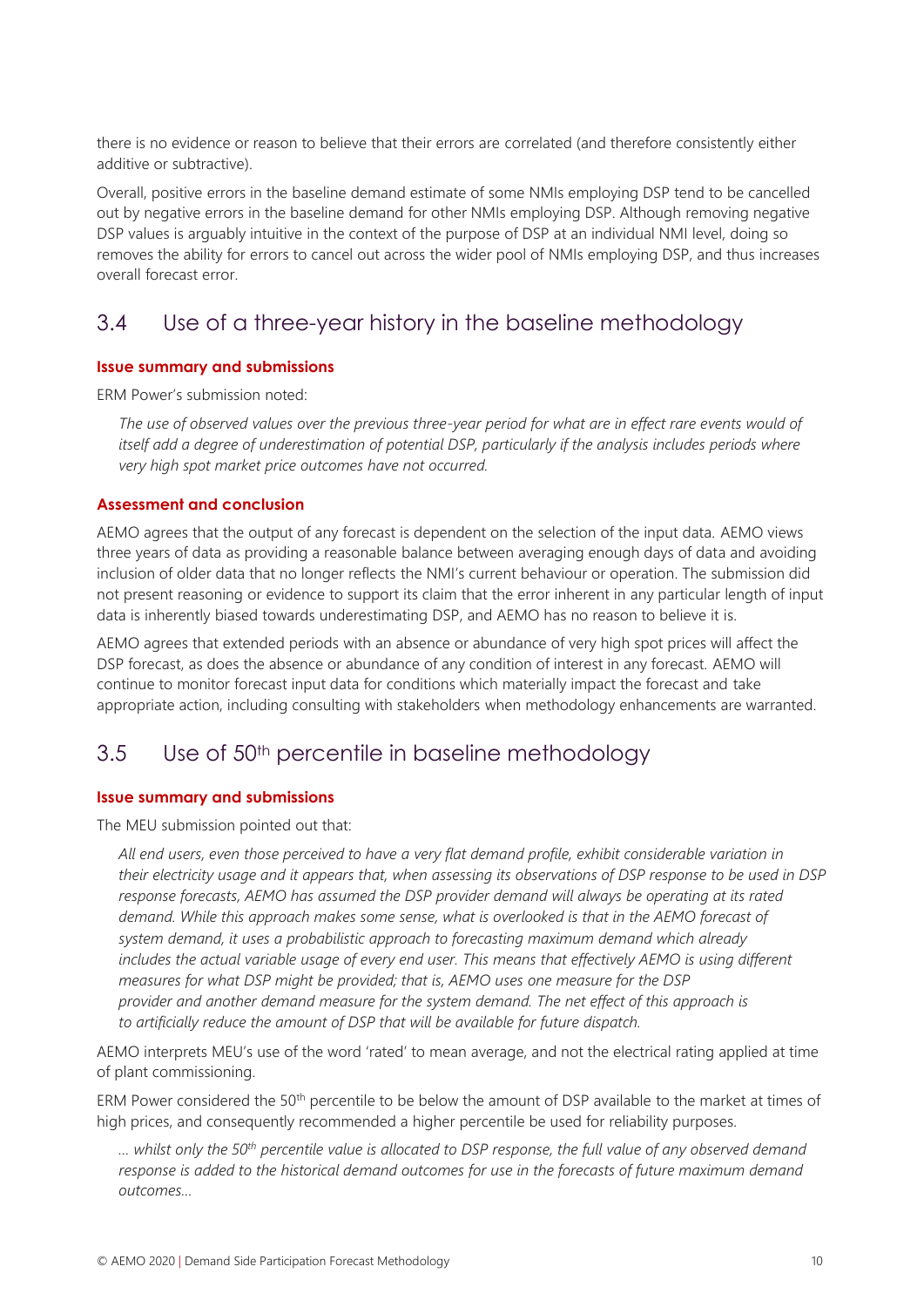#### **Assessment and conclusion**

AEMO agrees with the submissions' broad intentions that the NEM circumstances on which the DSP forecast and the demand forecast are made should be comparable and fit for purpose.

When estimating a NMI's DSP response level during high demand periods, assuming an average or typical demand level (as per MEU's 'rated demand') would typically underestimate DSP and be inconsistent with maximum demand events and forecasts.

Consequently, to capture NMI demand levels consistent with peak demand times, AEMO calculates DSP only during high price events. AEMO's use of the 50<sup>th</sup> percentile relates to selecting the most likely level of response only during high-price events, and is therefore considered appropriate for use with maximum demand forecasts.

The process steps are:

- 1. Select a pool of half-hours in which the pool price is above \$7,500 per megawatt hour (MWh), which correlates well with 10% POE of total demand, then
- 2. From within the pool of high price half-hours selected in the previous step, select the central value of DSP response.

In other words:

- AEMO uses the 50<sup>th</sup> percentile of DSP values occurring during prices that correspond to 10% POE demand.
- In doing so, the magnitude of the DSP response is well suited for the maximum demand forecast.

In summary, AEMO considers that the reasoning outlined in its draft determination of using the 50<sup>th</sup> percentile and including negative values is statistically correct and appropriate to its application.

### <span id="page-10-0"></span>3.6 Overall baseline methodology

#### **Issue summary and submissions**

AEMO notes the volume and depth of submissions on DSP baseline methodology. ERM Power, in support of their concerns regarding methodological detail, noted apparently poor DSP forecasting accuracy by comparing ESOO and RERT reports.

#### **Assessment and conclusion**

AEMO acknowledges the complexity and occasionally counter-intuitive nature of statistical models and their interaction, but notes that, overall, the use of statistical models is best practice for accurate forecasting.

As broader context for AEMO's modelling approach, the following options for DSP forecasting appropriate to the distribution of forecast maximum demand are noted:

- Selecting DSP during high price periods through recognition of the correlation between pool price and high demand.
- Probabilistically modelling DSP through use of correlations between the distribution of maximum demand and DSP response.

AEMO uses the former method because it economically produces fit-for-purpose forecasts, whereas the latter method has higher costs due to the computational burden.

The figures quoted by ERM Power do not reflect a balanced view of the DSP forecasting performance because they do not account for step changes detailed in the table below.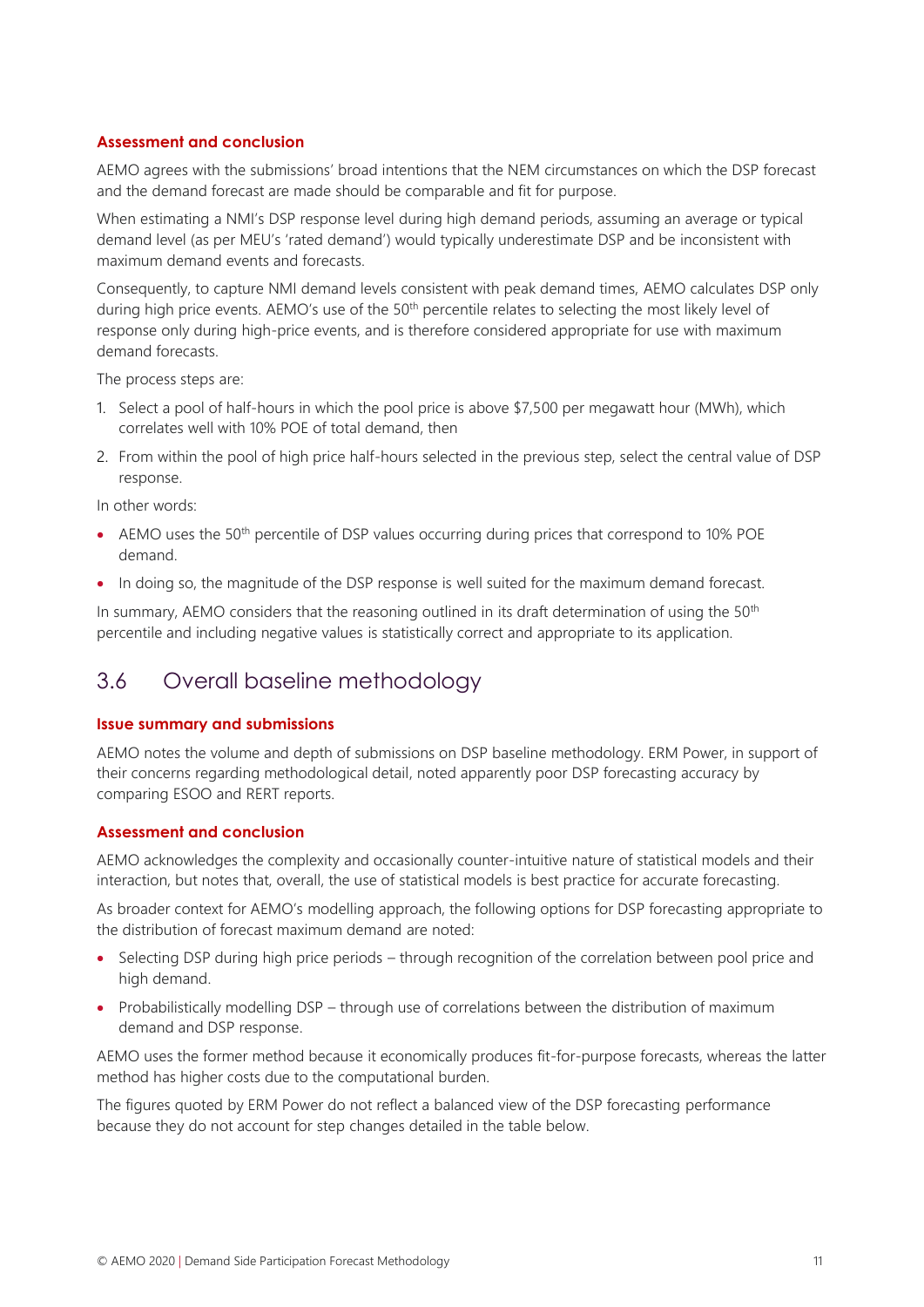<span id="page-11-1"></span>

|                                            | <b>2019 ESOO</b><br>(forecast) | <b>RERT</b> report<br>(actual)                      | <b>AEMO's comment</b>                                                                                                                                                                                                                                                                                                                                                                                                           |
|--------------------------------------------|--------------------------------|-----------------------------------------------------|---------------------------------------------------------------------------------------------------------------------------------------------------------------------------------------------------------------------------------------------------------------------------------------------------------------------------------------------------------------------------------------------------------------------------------|
| <b>Victoria</b><br><b>30 December 2019</b> | 185 MW                         | 'at least 240<br>MW of price<br>responsive<br>load' | The 2019 forecast was informed by behaviour in the years preceding the<br>2019-20 summer, and excluded any contribution from RERT providers.<br>The 2019-20 summer saw more DSP responding than previously, though<br>mainly from RERT providers (but beyond what was contracted under<br>RERT). With the updated methodology applied in 2020, this has resulted<br>in an upwards adjustment in the upcoming 2020 DSP forecast. |
| <b>New South Wales</b><br>4 January 2020   | 93 MW                          | $^{\prime}$ up to 360<br>MW'                        | The large difference is due to a major site that had not previously been<br>price responsive changing to occasionally respond to price during the<br>2019-20 summer. This behaviour will be reflected in the 2020 forecast.                                                                                                                                                                                                     |

A more detailed assessment of events will be published in AEMO's 2020 Forecasting Accuracy Report (FAR), similar to the one in the 2019 FAR<sup>7</sup>.

AEMO conducts annual forecasting workshops to facilitate an efficient exchange of ideas between AEMO and industry experts in relation to structuring and design of multi-model forecasting. The annual FAR is designed to highlight any deficiencies in the forecasting methodologies. The methodologies used to assess performance within the FAR are regularly consulted on.

# <span id="page-11-0"></span>3.7 Updating DSP more regularly

#### **Issue summary and submissions**

The frequency of DSP forecasts prompted further stakeholder submissions in this stage of the consultation.

The MEU noted that the NEM is becoming more volatile and with volatility comes a need to address forecasts more frequently to ensure the forecast is as accurate as possible. The MEU said it was aware that AEMO updates other forecasting tools elements (like MT PASA and EAAP) more frequently than annually, and considered that the DSP should also be updated on a more frequent basis to reflect changes in the NEM.

#### **Assessment and conclusion**

AEMO acknowledges that DSP forecasts are an input assumption to MT PASA, but note that costs are incurred in obtaining information, performing forecasts and validating the results.

AEMO will continue to only update DSP forecasts should a material change warrant it.

<sup>7</sup> See: [https://www.aemo.com.au/-/media/files/electricity/nem/planning\\_and\\_forecasting/accuracy-report/forecast\\_accuracy\\_report\\_2019.pdf](https://www.aemo.com.au/-/media/files/electricity/nem/planning_and_forecasting/accuracy-report/forecast_accuracy_report_2019.pdf)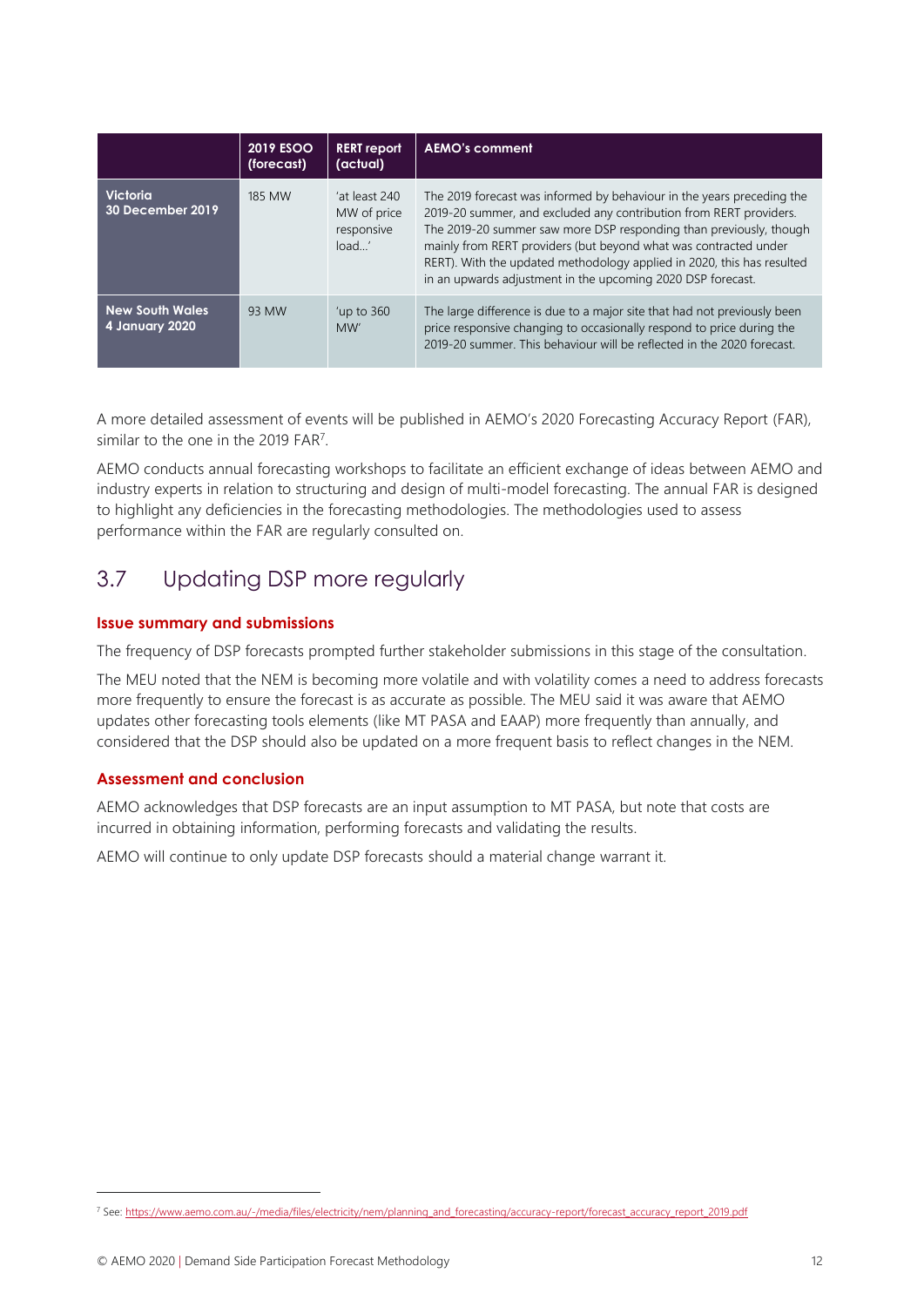# **A1. Summary of issues raised**

#### **Table 2 Including non-contracted RERT panellists DSP responses**

| Organisation(s)  | Comment                                                                                                                                                                                                                                                                                                                                                                                                                                                                                                                                     | AEMO response        |
|------------------|---------------------------------------------------------------------------------------------------------------------------------------------------------------------------------------------------------------------------------------------------------------------------------------------------------------------------------------------------------------------------------------------------------------------------------------------------------------------------------------------------------------------------------------------|----------------------|
| <b>ERM Power</b> | We believe AEMO reasoning in the Draft determination results in a circular outcome, where the exclusion of observed price-based demand response from the<br>DSP values, based on RERT Panel membership only, makes it more likely that RERT Panel or RERT contracting response is required.                                                                                                                                                                                                                                                 | Refer to Section 3.1 |
| <b>MEU</b>       | The MEU accepts that a provider that has a contract for providing RERT should not be included in observed DSP outcomes for the duration of the RERT<br>contractor has not received payment for being a RERT provider at the time a DSP response is observed. Despite this, the MEU considers that other observed<br>DSP responses (including from a RERT panellist that has not been contracted and/or paid to provide RERT) should be accepted as a DSP provider to the<br>wholesale market and therefore included in the forecast of DSP. | Refer to Section 3.1 |
| <b>EUAA</b>      | We consider the proposed approach will result in a biased estimate of the level of RERT procurement required. This will result in too much RERT being procured<br>and the risk of a greater than efficient level of costs being imposed on our members who directly bear RERT pass through costs.                                                                                                                                                                                                                                           | Refer to Section 3.1 |

#### <span id="page-12-0"></span>**Table 3 DSP categories**

| <b>Organisation(s)</b> Comment |                                                                                                                                                                                                                                                                                                                                                                                                                                           | <b>AEMO</b> response |
|--------------------------------|-------------------------------------------------------------------------------------------------------------------------------------------------------------------------------------------------------------------------------------------------------------------------------------------------------------------------------------------------------------------------------------------------------------------------------------------|----------------------|
| <b>ERM Power</b>               | ERM recommend that to improve clarity that AEMO consider separating out the Network Service Provider's network loading control demand response from the<br>Reliability Events responses into a separate category of Network Loading Control response leaving the centrally dispatched Reliability and Emergency Reserve<br>Trader (RERT) response as its own category renaming the Reliability Events response category to RERT response. | Refer to Section 3.2 |

#### <span id="page-12-1"></span>**Table 4 Methodology: percentiles and negative values**

<span id="page-12-3"></span><span id="page-12-2"></span>

| <b>Organisation(s)</b> Comment |                                                                                                                                                                                                                                                                                                                                                                                                                                                                                                                                                                                                                         | <b>AEMO response</b> |
|--------------------------------|-------------------------------------------------------------------------------------------------------------------------------------------------------------------------------------------------------------------------------------------------------------------------------------------------------------------------------------------------------------------------------------------------------------------------------------------------------------------------------------------------------------------------------------------------------------------------------------------------------------------------|----------------------|
| <b>ERM Power</b>               | ERM Power remains concerned by AEMO's use of negative values of DSP in the DSP calculation based on inaccuracy in the allocated "baseline". We consider<br>that whilst variations in baseline can and do occur, this variation in baseline consumption would already be included in AEMO's calculation of probabilistic<br>overall regional maximum demand and as such is already included in AEMO's reliability assessment. Including these values again in the calculated DSP value in<br>effect double counts the same value in the reliability assessment resulting in an overstated potential for unserved energy. | Refer to Section 3.3 |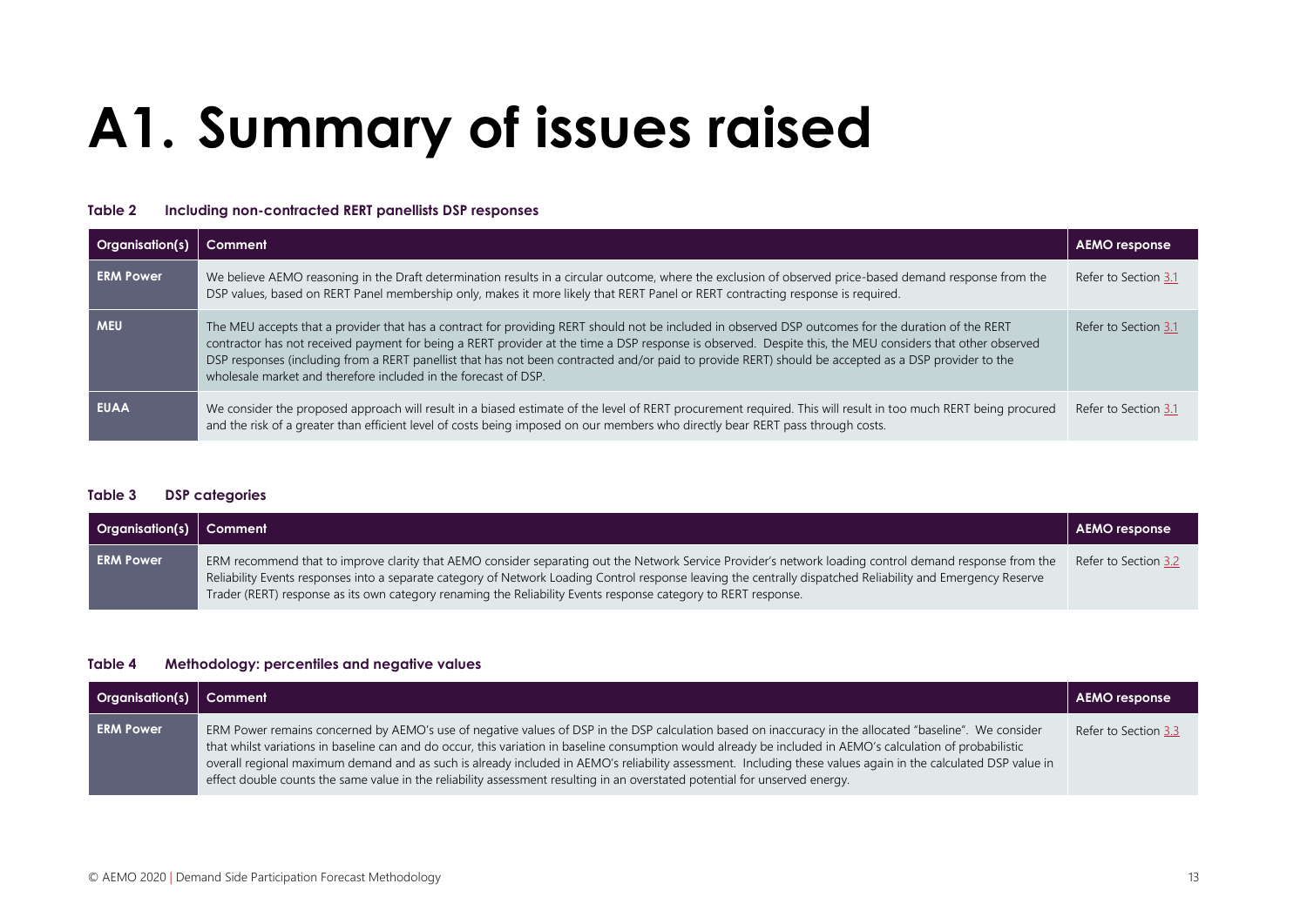| Organisation(s)  | Comment                                                                                                                                                                                                                                                                                                                                                                                                                                                                                                                                                                                                                                                                                         | <b>AEMO</b> response |
|------------------|-------------------------------------------------------------------------------------------------------------------------------------------------------------------------------------------------------------------------------------------------------------------------------------------------------------------------------------------------------------------------------------------------------------------------------------------------------------------------------------------------------------------------------------------------------------------------------------------------------------------------------------------------------------------------------------------------|----------------------|
|                  | Also, as AEMO's process for identifying a price responsive load is based on observations of historical reduction in consumption at a connection point at a time<br>of a price event, we question how steady consumption or an increase in consumption could possibly be identified as demand response.                                                                                                                                                                                                                                                                                                                                                                                          |                      |
|                  | We continue to recommend that for calculating input assumptions for DSP to be used in future planning and reliability forecasts, all negative DSP values should<br>be removed prior to calculation of the response probability curves.                                                                                                                                                                                                                                                                                                                                                                                                                                                          |                      |
| <b>ERM Power</b> | In considering the level of DSP available to the market, the use of observed values over the previous three-year period for what are in effect somewhat rare<br>events would of itself add a degree of underestimation of potential DSP, particularly if the analysis includes periods where very high spot market price outcomes<br>have not occurred.                                                                                                                                                                                                                                                                                                                                         | Refer to Section 3.4 |
| <b>ERM Power</b> | We continue to question the use of the observed 50 <sup>th</sup> percentile value from the probability response curves to assess the level of DSP available to the market at<br>times of a reliability event, where very high prices and the threat of involuntary load shedding would lead to a high DSP response. As indicated in our<br>submission to the Issues Paper, whilst only the 50 <sup>th</sup> percentile value is allocated to DSP response, the full value of any observed demand response is added to<br>the historical demand outcomes for use in the forecasts of future maximum demand outcomes and half hour demand traces used in the reliability assessment<br>modelling. | Refer to Section 3.5 |
|                  | We continue to assert that this introduces bias in the modelling process and results in an unnecessary conservative assumption being introduced for DSP.                                                                                                                                                                                                                                                                                                                                                                                                                                                                                                                                        |                      |
|                  | We consider that the value used in the reliability assessment should be set at the 90 <sup>th</sup> percentile whilst maintaining the priced based response at the 50 <sup>th</sup><br>percentile. We believe this would more accurately reflect the level of DSP expected to be available and respond at times of an actual reliability event.                                                                                                                                                                                                                                                                                                                                                 |                      |
| <b>MEU</b>       | There is a likelihood of DSP provision being lower when system demand is lower but higher when it is needed. AEMO needs to ensure that the forecast DSP<br>reflects what is likely to occur when it is most needed. The MEU considers AEMO's use of the 50 <sup>th</sup> percentile of historically observed DSP to be a conservative<br>assumption and believes use of a higher percentile is justified.                                                                                                                                                                                                                                                                                       | Refer to Section 3.5 |
| <b>MEU</b>       | AEMO has assumed the DSP provider demand will always be operating at its rated demand. While this approach makes some sense, what is overlooked is that<br>in the AEMO forecast of system demand, it uses a probabilistic approach to forecasting maximum demand which already includes the actual variable usage of<br>every end user. This means that effectively AEMO is using different measures for what DSP might be provided; that is, AEMO uses one measure for the DSP<br>provider and another demand measure for the system demand. The net effect of this approach is to artificially reduce the amount of DSP that will be available<br>for future dispatch.                        | Refer to Section 3.5 |

#### **Table 5 Updating DSP more often than annually**

<span id="page-13-0"></span>

| <b>Organisation(s)</b> Comment |                                                                                                                                                                                                                                                                                  | <b>AEMO</b> response |
|--------------------------------|----------------------------------------------------------------------------------------------------------------------------------------------------------------------------------------------------------------------------------------------------------------------------------|----------------------|
| <b>ERM Power</b>               | The DSP forecast should only be updated when AEMO determines that an update to the ESOO reliability forecast is required. This fails to acknowledge that the<br>DSP forecasts are also an input assumption to the Medium-Term Projected Assessment of System Adequacy (MT PASA). | Refer to Section 3.7 |
|                                | We continue to recommend that the DSP values be updated when a change in DSP value equal to 0.5% of a regions maximum forecast demand is observed.<br>This in our view would represent an appropriate threshold to trigger an update to the DSP values.                          |                      |